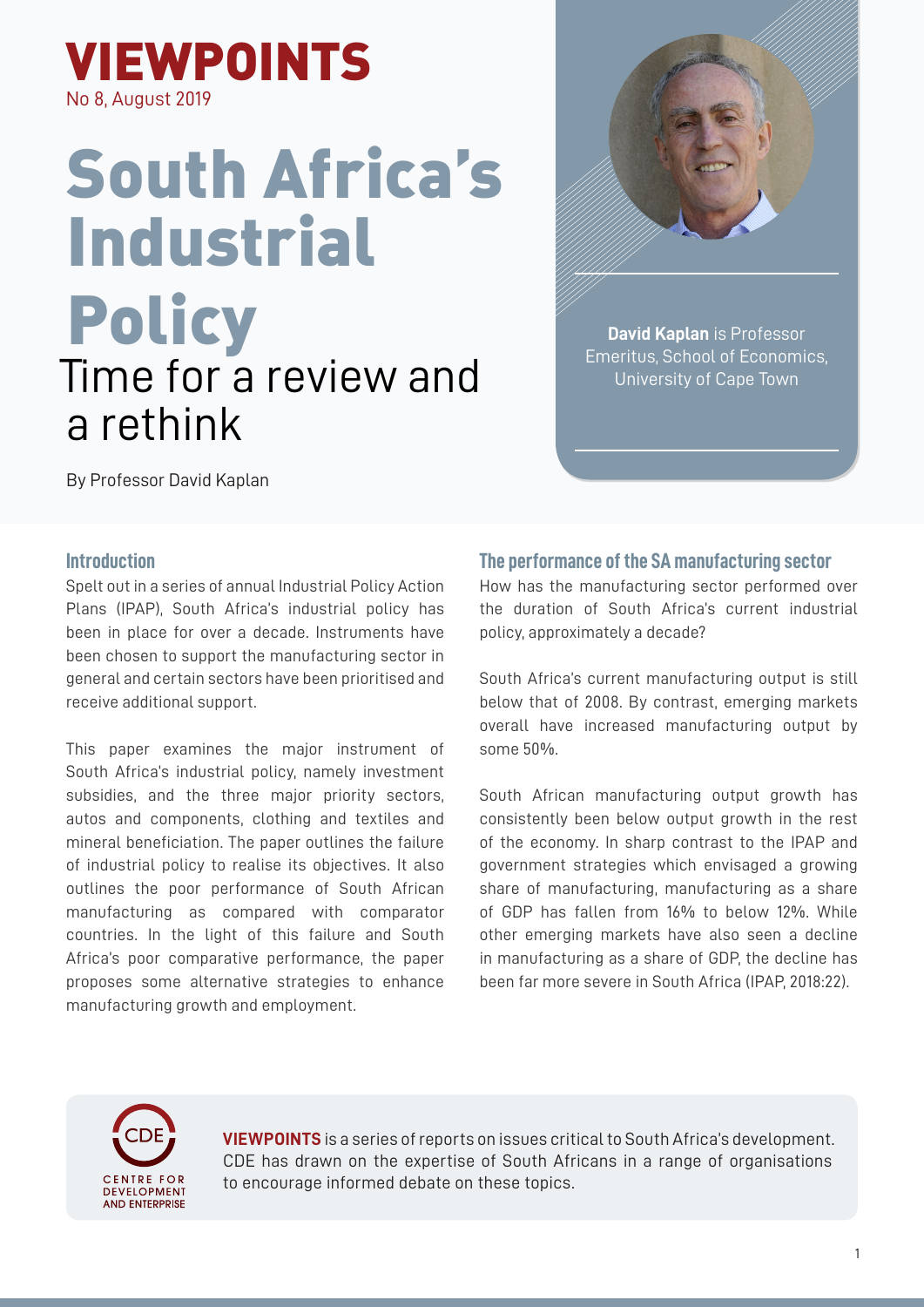The declared objective of the IPAP was to create an additional 350,000 manufacturing jobs by 2020<sup>1</sup>. This objective was confirmed by the government's overall strategy, as outlined in the New Growth Path (NGP) (Economic Development Department, 2013). However, South Africa's manufacturing employment has fallen steadily. Manufacturing employs 320,000 fewer people than in 2008 (IPAP, 2018:20). This decline in manufacturing employment arises not only because of the slow rate of growth of manufacturing output, but also because the employment intensity of that growth, the amount of jobs per unit of output, is low. Moreover the employment intensity of manufacturing growth has been declining. Again, while the declining employment intensity of growth is not confined to South Africa, it is far more pronounced here.

*"…. A worrying trend is the declining employment intensity of the South African economy – even more pronounced in the manufacturing sector.... Although this trend is not unique to South Africa, it manifests in a particularly acute form here…."* (IPAP, 2018: 21).

Manufactured export growth has been very slow over the past decade. In terms of volume, non-mineral manufactured exports have stagnated. By contrast, South Africa's industrial policy, the NGP and the National Development Plan all envisaged significant growth in manufactured exports. South Africa's manufactured exports have grown far more slowly than its peers and South Africa's manufactured exports are well below the country's potential. Large and well-established exporters are exporting less new products and to fewer new destinations. At the same time new entrants into export markets are very limited. *"South Africa has one of the lowest new firm entry rates into exporting among its peers"* (World Bank, 2014: 21).

The evidence is compelling:

• Measured in terms of growth in output, employment and exports, South African manufacturing has fallen far short of the declared objectives of industrial policy. In addition, South African manufacturing has

performed very poorly by comparison with countries at a similar stage of development.

• There is a consensus amongst practitioners that good practice industrial policy must include a regular review of policy. Have the supports met their declared objectives? Do these supports need to be reconfigured or reconsidered? Where, policy objectives have fallen far short of actual performance, and where a country's performance is significantly inferior to that of comparable countries, the need for a substantive review is accentuated.

But, South Africa's industrial policy has had no such substantive review. A substantive review of South Africa's industrial policy, the overall policy as well as its different components, is overdue.

The rest of this paper outlines some of the key issues that such a review would need to consider.

# **South Africa's Industrial Policy**

# **Investment incentives**

The cornerstone of South Africa's industrial policy is an elaborate system of investment incentives. *"One of the most effective DTI contributions in support of broadening economic participation, inclusive growth and job creation has been its continuous provision of incentive packages……These were mainly targeted at investments in plant, machinery and equipment, export marketing activities and the acquisition of business development services"* (IPAP, 2018: 46).

From 2011/12 to January 2018, 14,226 enterprises received incentives totalling some R61 billion (IPAP, 2018:46).

The DTI claims that between 2011 and 2018, incentives resulted in the creation of an estimated 670,994 jobs. (IPAP, 2018: 46). This is an extraordinary claim, particularly given that manufacturing employment declined significantly over this period. No substantiation is provided as to how this figure was determined.

1 Employment creation is the only quantified objective that the IPAP provides by which the performance of industrial policy can be assessed. Kaplan, 2013: 12

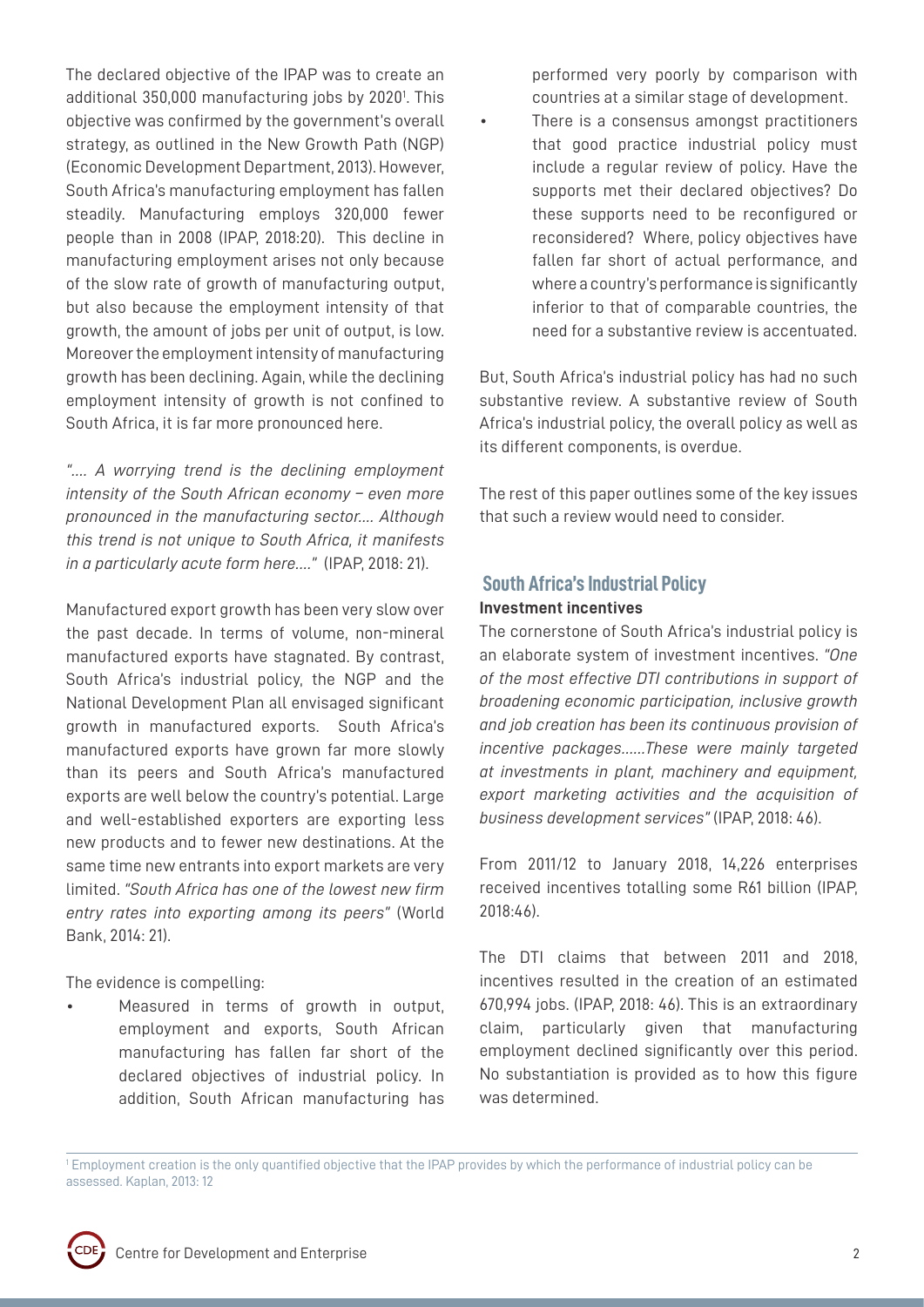A number of questions arise:

- Since the investment incentives are available to all firms, how much of the incentive is being provided to firms that would have made the investment without the incentive?
- In a very low growth environment, as is the situation in South Africa, the key constraint on investment is a lack of demand. Where demand for a firm's product is not growing, will a lower cost of investing induce a firm to invest?
	- Critically, since most of the investment support is for capital investment, do investment incentives encourage the substitution of capital for labour i.e. result in a less labour demanding manufacturing growth path?

Support for manufacturing capital investment in South Africa takes place in a context where labour market flexibility is low and where the costs of labour, including the costs of hiring and firing, are increasing. The national minimum wage will result in further significant cost increases for those manufacturing firms employing workers at less than the minimum wage, particularly for labour intensive firms.

By lowering the costs of capital in a context where labour costs are rising, South Africa's industrial policy may be contributing to a less labour demanding manufacturing growth path. We noted earlier that the declining employment intensity has been more pronounced in South African manufacturing than in other comparator countries.

## **Auto and auto components**

The development of the auto and auto components sector has been the primary target of South Africa's industrial policy. No other manufacturing sector has received anything comparable to the support and the attention that has been provided to autos and auto components.

The DTI claims that its programmes and supports for the sector have been extremely successful. They point to increases in output and investment and particularly to the growth in exports, which have been very significant. This narrative of evident success is widely accepted and there have been calls for the policy for this sector to be extended to other sectors. In his reply to the debate on the State Of the Nation speech in June 2018, President Ramaphosa spoke of South Africa' future industrial policy as building "…on the successes achieved in areas like automotive manufacturing." However, the picture is more complex.

At the outset, it is important to note that the policy objectives for the industry have not been met. There were three key objectives of the support programmes:

- The first objective was an increase in production. In 2008, South Africa produced 563 000 vehicles. The declared objective was to double production to 1 to 1.2 million vehicles by 2020. In 2018, 610 854 vehicles were produced; an increase of a little over 8% in a decade. The figure for 2019 is likely to be lower.
- The second objective was to "deepen" local content. However, local content levels have been declining and are now below 40%.
- The third objective was, on the back of rising output and increasing local content, an increase in employment. However, aggregate employment levels have declined.<sup>2</sup>

Even the export performance of the sector needs to be qualified. While exports have been growing, so have imports and with the declining local content of vehicles exported, the adverse trade balance remains large. Indeed, the major reason as to why the adverse balance of trade is not currently even greater is that local car sales (and hence imports) are low given the weak economy.

As the new South African Automotive Masterplan report concludes, despite more than a decade of substantial government support, there is no indication that the South African auto industry has become more competitive. Moreover, and this is significant, the sector has not performed as well as in other countries that have a similar GDP per capita

<sup>2</sup> In the period 2004-2006, employment in motor vehicles and parts and accessories was 116,416; a decade later, in the period 2014-216, employment had declined to 92,213. Quantec data.

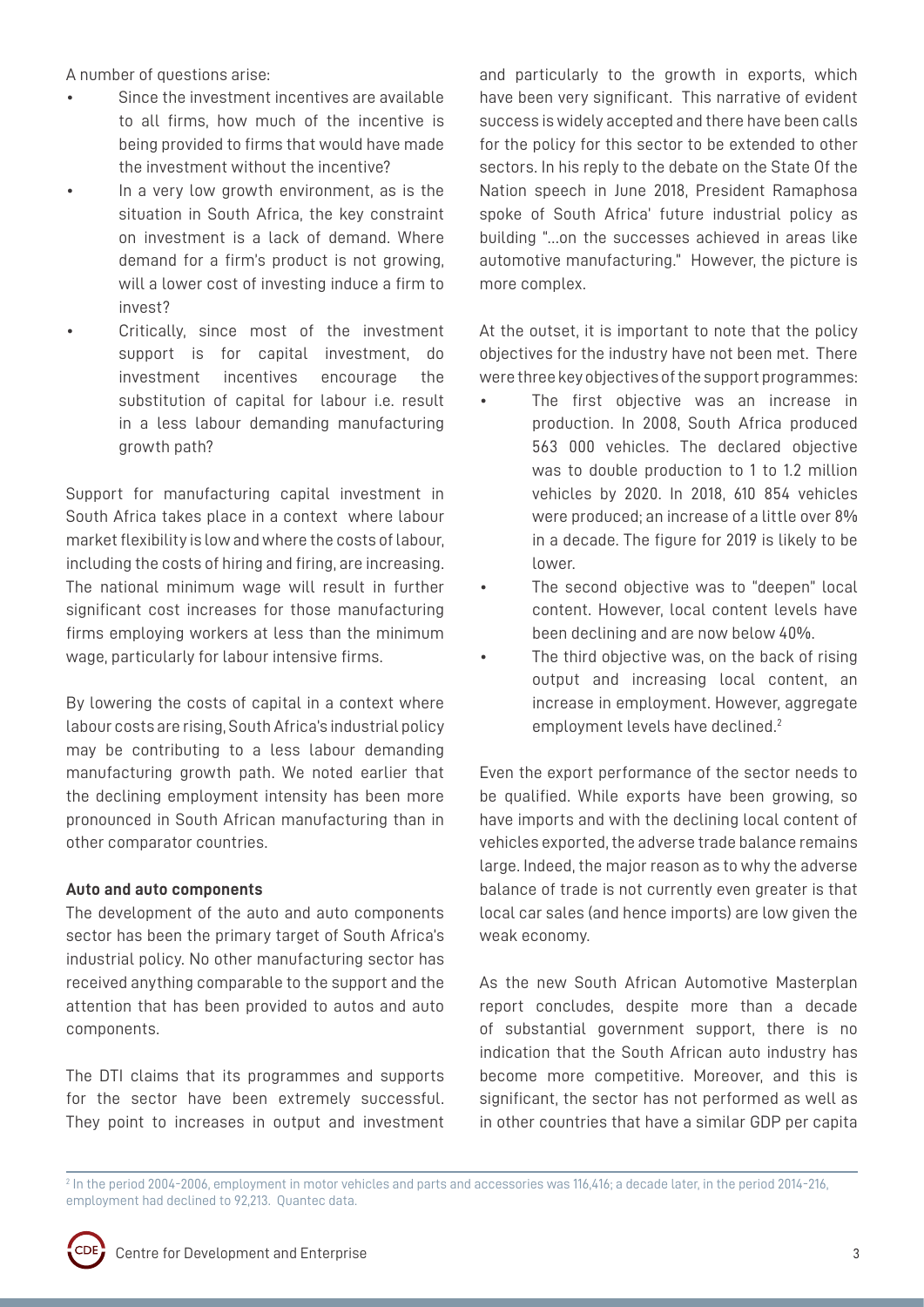and economic structure, such as Brazil. *"These factors do not suggest a fundamental change in either the South African automotive industry's base competitiveness or its strategic position. The national government may be providing substantial support to the South African automotive industry … but the industry has not performed as well as a range of comparator economies"* (Barnes et al, 2018:16)

What of the costs of the supports provided to the autos and components sector by government? National Treasury calculated that the costs of support at approximately R211 billion between 1995 and 2012. Since 2012, support has increased significantly. For 2018, Treasury calculated that support to the industry was R27 billion. This figure is for tax foregone. This dwarfs the support given to any other sector – indeed it far exceeds the support given to the rest of the South African manufacturing industry.

In addition, there are costs to the consumer in the form of higher costs of cars and components as a result of tariff protection afforded the industry. In 2007, the National Treasury estimated the annual cost of the program to consumers to be about R15 billion. More recent data are not available.

Determining the true extent of the subsidy, and especially the costs to the consumer, is complex and open to debate. Treasury figures have been disputed as inflated. On the other hand, Treasury estimates exclude some factors e.g. the support provided to the industry by provincial governments and the costs to consumers of the virtual prohibition on the importation of second hand cars. At this point in time, we have no clear view on the true overall costs of support for this sector. Determining the true costs – costs to Treasury and costs to South African consumers - would be a critical component of any review.

Of particular significance are the direct costs of Treasury support for investments in the sector. Under the Automotive Investment Scheme (AIS) assemblers and component manufacturers receive non-taxable cash grants of at least 20% and up to 30% (provided certain non-onerous conditions are met) of their investment. As with investment incentives in general, as outlined in the previous

section, this raises several questions. In respect of the investment incentives to autos and components manufacturers, there are, some additional concerns:

- Investment incentives given to local firms are internal transfers – from South African taxpayers to other South African nationals. In the auto industry, particularly the auto assemblers, foreign owners are the largest recipients of investment incentives.
- Investment incentives are designed to provide an incentive to firms who have difficulty accessing funds or who are deterred from investing by the high costs of borrowing. The vast bulk of the investment incentives in autos and components are received by firms that are well capitalised and have ready access to capital at low rates
- Where investment incentives are large, as they are in this case – between 20 and 30% and paid in cash – the incentive for firms to "inflate" the costs of the assets that qualify for the subsidy is concomitantly high. Where there are qualifying assets that are difficult to price, such as transfers of plant and equipment or know-how that are internal to the firm, the potential for transfer pricing exists.

A review of the investment incentives available to the autos and components sector will need to take account of these issues.

Unusually, policy for the auto and components industry has been assessed by a team of high-level external experts under the South Africa Growth Initiative, a project initiated by the Treasury. While this assessment was a little over a decade ago, it is worth citing the conclusions.

The gain from policy was calculated as the number employed in the sector multiplied by the wage. The costs were the transfers to foreign firms. Under even the most optimistic of assumptions the transfer to foreign firms was significantly larger than the maximal labour gain. The authors were accordingly unambiguous in their assessment. The Motor Industry Development Programme (MIDP) – the policy at the time - was *"…a net drain on the national economy* 

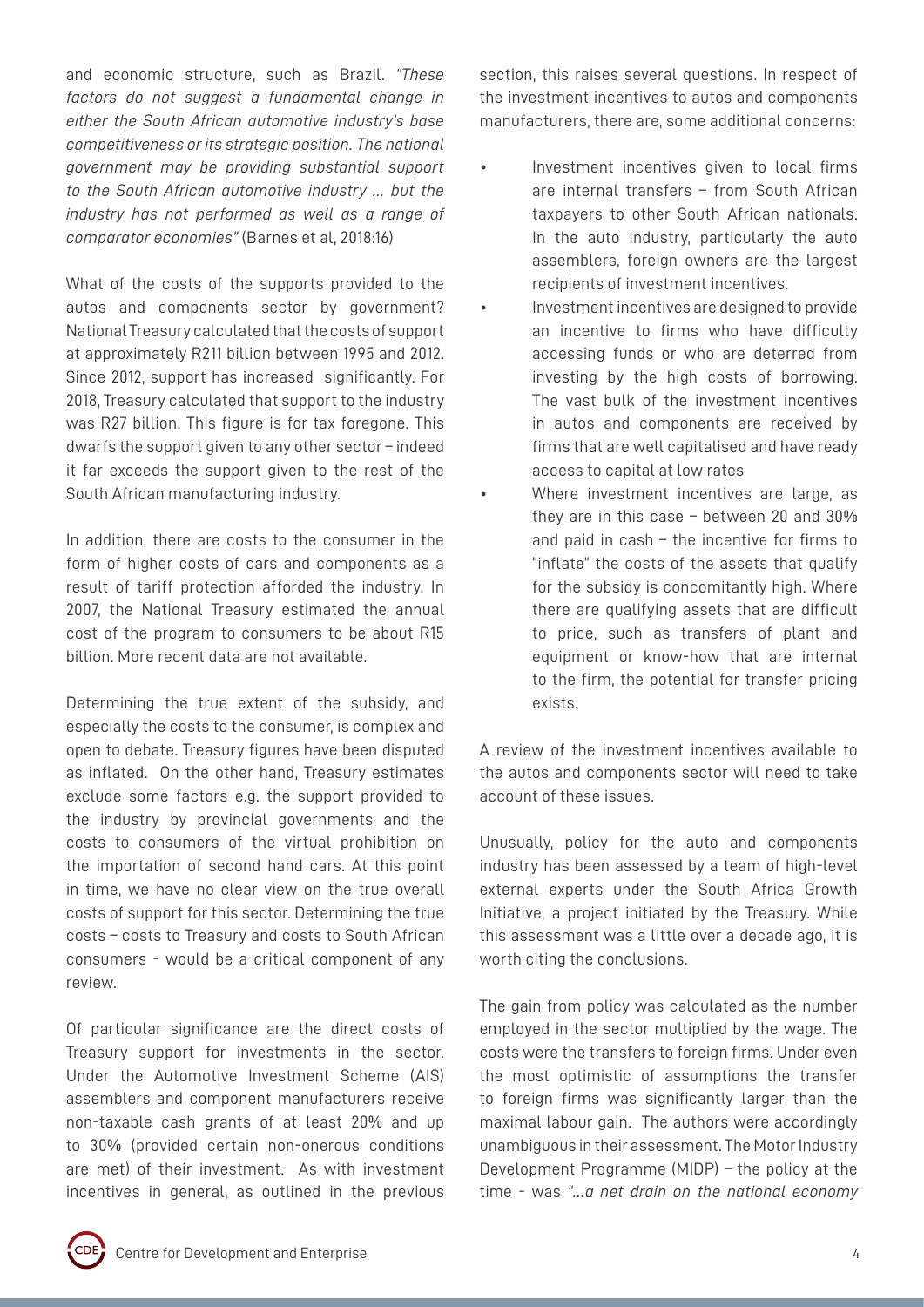*even under the most favourable assumptions."* (Hausmann et al, 2008: 20)

The team of external experts accordingly advocated a change in policy. They proposed that future policy should focus on the development of the auto component supplier industry. They recognised that this would be actively resisted by some of the auto assemblers (known as original equipment manufacturers or OEMs). However, the fear that the OEMs might desert South Africa if they were denied their subsidies did not deter the external experts. Indeed, they saw this as a positive. *"Under our proposed scheme, not all OEMs will necessarily find it profitable to remain in South Africa or to ramp up their operations. Our sense is that some of the OEMs are hooked on the rents generated by the IRCCs {Import Rebate Credit Certificate which allowed OEMs to import vehicles and components at lower levels of duty – DK}, and any phasing out of these, as we are recommending, will be met by stiff resistance and threats of closure and exit. At the same time, the long-term health and sustainability of the industry depend on screening out and separating those firms that are interested in producing in South Africa purely because of subsidies from those that can see a path to unassisted competitiveness. Our proposal is aimed, among other objectives, at achieving this screening."* (Hausmann et al, 2008: 15)

A comprehensive review of the policy for the auto and components sector will need to address a fundamental question: If increasing employment is the key objective of industrial policy, should industrial policy be so strongly focused on autos and components – an industry, which is one of the most capital intensive and in which, a comparatively high proportion of the jobs are skilled?<sup>3</sup> Given the skills shortage in South Africa, those with skills are very likely to have employment prospects elsewhere.

#### **Clothing and textiles**

Clothing and textiles is one of the most labour

intensive sectors. It generates significantly more jobs per unit of output, direct and indirect, than do the other sectors: clothing particularly, some three times more than autos and auto components, for example. Moreover, a much higher proportion of the jobs are unskilled and semi-skilled.

Clothing and textiles has long been selected for special attention and support in terms of South Africa's industrial policy. While supports have not been as extensive as for the autos and components sector, they have nevertheless been significant.

In 2009, government introduced a number of measures to support the sector. These measures included:

- Increasing duties on a range of clothing products from 40 to 45 per cent
- Enhanced enforcement against the smuggling of imports
- Local procurement by government of all of its clothing, textile and footwear requirements
- A strong public campaign to buy South African products
- Investment subsidies.4
- Extensive support by the Industrial Development Corporation (IDC) for investments in this sector

Enhanced protection against imports and increased procurement were designed to ensure that the local industry increased its share of the local market. *"In 2009, government introduced a stronger industrial policy and a package of measures to help the industry recapture domestic market share"*(Patel, 2016).

There have been many claims that this programme has been successful; that it has rescued the industry from near extinction, and that the industry is turning around. IPAP claims that, *"in the wake of the devastation of the sector that followed from the liberalisation and restructuring of the industry in the 1990s (with approximately 120 000 jobs lost) over the past decade the sector has been saved from* 

<sup>4</sup> Two incentives were introduced - the Production Incentive Programme and (ii) the Competitiveness Improvement Programme. By mid-2017, R5.1 billion was approved for the former and R1.1 billion for the latter.



 $3$  Over 20% of jobs in motor vehicles parts and accessories are classified as skilled. At the other end of the industrial spectrum, wearing apparel, 5% of the jobs are classified as skilled. Calculated from Quantec data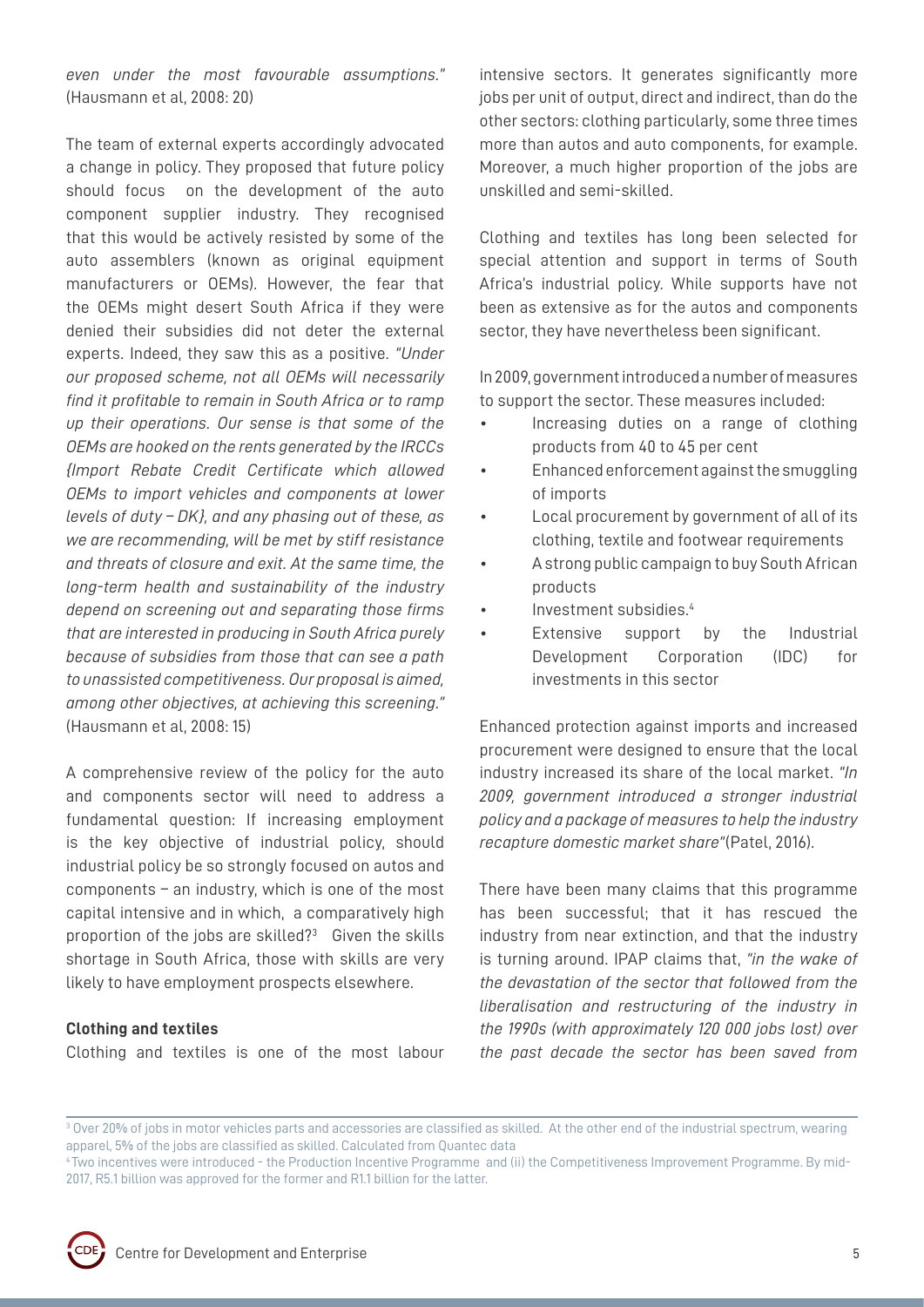extinction and stabilised" (IPAP, 2018: 35).<sup>5</sup> However, while there have been some positive developments and some significant investments in new stateof-the-art factories, the aggregate data tell a very different story.

Prior to 1994, the industry employed almost one quarter of a million. By the time the new programme for the industry was initiated the number was down to about 100,000. However, since then there has been no let-up in employment loss. Currently employment is in the region of 76,000. Of particular concern is that output has been declining significantly and this decline continues unabated *"Textiles and clothing experienced its fourth consecutive year of production decline, contracting by 2. 4% in 2018. Manufacturers in wearing apparel products had a particularly disappointing 2018, recording a 4. 9% drop in production. Leather products and textiles didn't do too well either, falling by 3. 9% and 3. 3% respectively."* (StatsSA, 2019).

Once again, there has been a vast gap between the stated objectives of policy and actual performance. The need for an external review of current policy is evident.

In this case, however, there is an even more fundamental issue. As outlined earlier, the focus of current policy for the clothing and textile sector is the domestic market – "to recapture the domestic market." There is, in effect, currently no significant policy for this sector that aims at the enhancement of exports.

Labour intensive manufacturing export growth, of which clothing and textiles is the prime example, has been a critical constituent of development for almost all developed countries and labour intensive manufacturing export growth is currently underpinning high rates of growth in many Asian

countries. Labour intensive export manufacturing provides a stimulus both to growth and to unskilled and semi-skilled employment. But, how can labour intensive manufacturing, such as clothing and textiles, succeed in export markets when South African manufacturers cannot even compete in the protected domestic market?

One "mechanism" to advance labour intensive export manufacturing that has been employed by a large number of countries, particularly in Asia, is through the development of an Export Processing Zone (EPZ). In broad terms, an EPZ is a limited area where firms manufacturers, but also potentially other activities -, can locate and where conditions, including critically access to and cost of labour, allow for these firms to produce competitively for the export market.

South Africa has at least one site which, under certain conditions, could prove a very attractive location for labour intensive export activities – namely Nelson Mandela Bay and specifically Coega.<sup>6</sup> There are a number of attractive features. Three are key:

- Excellent infrastructure  $-$  especially port facilities.
- Substantial number of developed, serviced sites for investors readily available
- The ready availability of large numbers of people who have previously been employed and trained (including in labour-intensive manufacturing activities), but who are now unemployed.

The last is particularly important. EPZs in Asia employ recent arrivals from the countryside who are, in the main, devoid of industrial experience and training.7 By contrast, in the Nelson Mandela Bay region there are many long-urbanised, comparatively well-educated unemployed workers with significant industrial experience. There are probably between 30-40,000 unemployed in the area with industrial experience.

 $^5$  See also Patel, 2016. "Our interventions in the industry have, on the whole, been a success, though much remains to be done to fully realise the potential of the sector."

<sup>6</sup> What follows is only a brief outline of a proposal for the establishment of an EPZ in Coega. A more detailed proposal was made (unsuccessfully) to the Presidential Job Summit.

<sup>7</sup> In respect of workers in Cambodian SEZs "The average standard of literacy is not high and 30% of new employees have apparently never attended school and cannot read. These workers can be employed only in the most routine manual operations……recruitment is becoming more difficult for zone firms. Rates of worker turnover are high and firms report that they must make special efforts to recruit new workers in the most outlying provinces of Cambodia." ( Warr and Menon, 2015:10)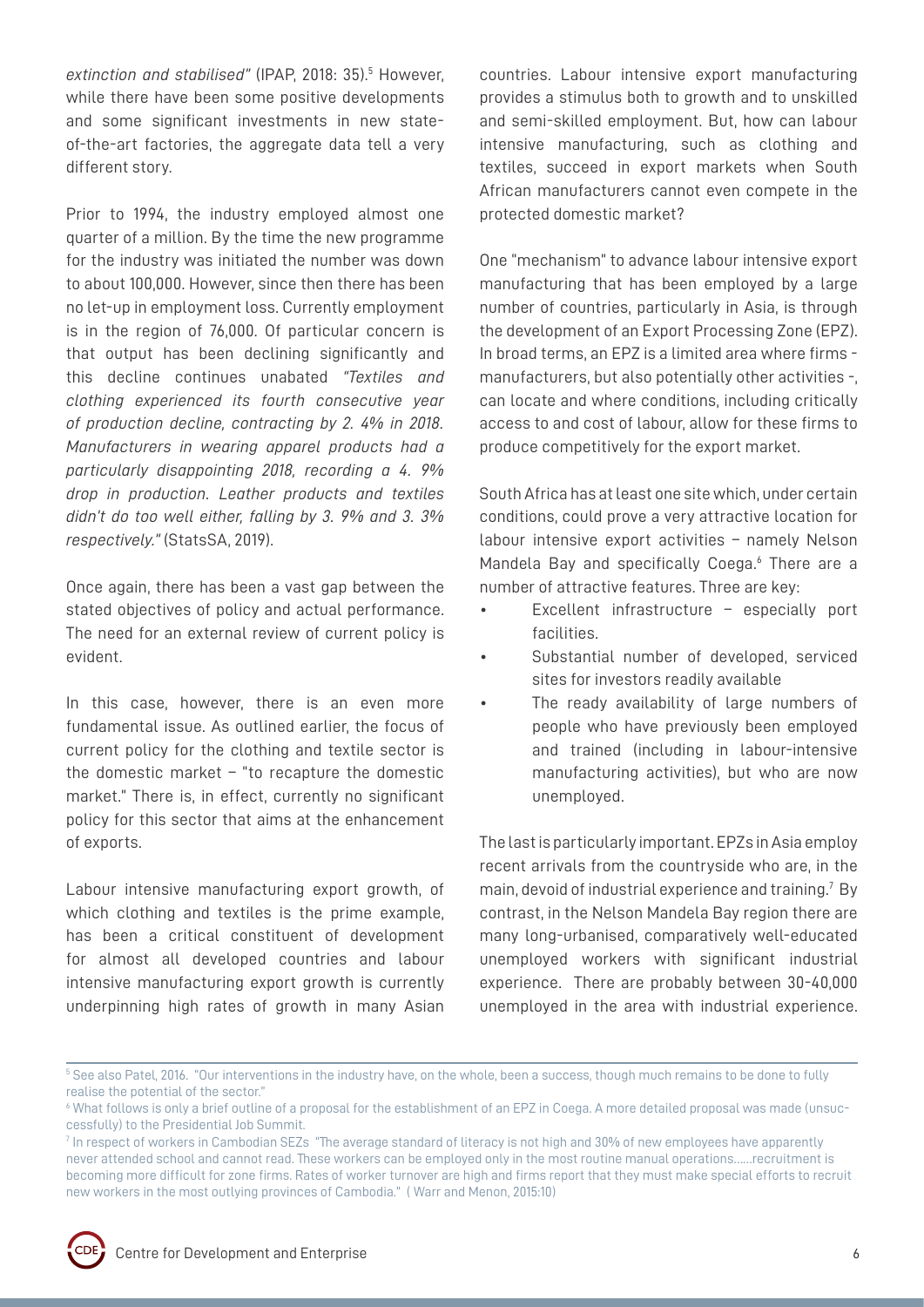Indeed, many will have worked in labour intensive manufacturing activities such as clothing and footwear which were, just a short time ago, extensive in the area. These are precisely the activities that the EPZ would seek to attract.

The existence of a sizeable readily available experienced labour force combined with an already developed site is not replicated in any other country. There are a number of other advantages:

- Good access to a number of export markets
- A very attractive living environment
- Unlike EPZs in Asia which rely almost exclusively on attracting foreign investors, there is a well-established pool of national and even local investors. National and local investors are far easier to attract than are foreign investors.

The DTI has a programme for Special Economic Zones (SEZ). No new legislation would be required to establish an EPZ. However, two additions/ modifications would be required if an EPZ located at Coega is to provide an attractive location for labour intensive export-oriented activities.

The first addition/modification concerns labour. The cost of labour for labour intensive manufacturers is, of course, a key consideration. South Africa's labour costs are comparatively high. The recently enacted National Minimum Wage (NMW) will further significantly increase wage costs.

However, in terms of the Employee Tax Incentive (ETI), firms located in the SEZs can claim a subsidy of R1 000 per month a year for workers earning up to R4 500 monthly. In the second year, the subsidy decreases to R500 per month. The subsidy terminates after the second year. With a subsidy of R1 000 per month, South African wage costs become competitive – at least with EPZs in Asia that engage at "the upper end" of such labour intensive export activities. A wage subsidy of R1 000 per month would render labour costs in Coega competitive with EPZs

in Cambodia, for example - a country which has been very successful in developing labour intensive export manufacturing in EPZs.<sup>8</sup> The existence of a labour force with more education and experience would likely result in higher levels of productivity. This, in turn, would result in lower unit labour costs and underpin competitiveness.

As it stands however, the ETI is limited to two years. For an investor setting up a new operation in an EPZ this is far too limited a time period. Within a very short period of time, a labour intensive export activity would be rendered too costly. The ETI would need to be extended to at least 5 years – ideally longer – at the full rate of R1 000 per month.

The second addition/modification concerns the management of the SEZ so as to maximise the benefits of excess capacity at Coega. Global best practice is that EPZs are run by private firms with a profit incentive to attract and service tenants. Private investors are often loath to make a significant investment in a new EPZ venture where risks are high and returns are uncertain. In the case of Coega however, much of the investment has already been made. Coega allows for an arrangement whereby existent spare capacity could be leased to a private investor/operator with incentives tied to performance. The more the operator succeeds in attracting firms to locate in Coega, the higher the returns to the private operator.9

Unused or underutilised sites at Coega should be leased to a private operator. The incentives to the private investor/operator should be in line with those offered elsewhere that have proven attractive to securing private firms to invest in and operate an EPZ. It is important to note that the costs to government entailed in seeking to provide an attractive location for labour intensive export activities in the EPZ are very limited.

- The wage subsidy is limited and it is only paid when additional workers are employed.
- Unlike most other incentives that are directed

 $^{\circ}$  The minimum wage for clothing, textile and footwear workers in 2019 in Cambodia is S182 per month. At the NMW of R3 200 per month, South African wages are around \$225 per month – and the NMW is likely to rise further in 2019. Direct comparisons of wage costs are difficult and are very dependent on fluctuating exchange rates. This comparison should be seen as broadly indicative. 9 For a useful guide as to the requirements for a successful EPZ see UNCTAD, 2019 :Chapter 5.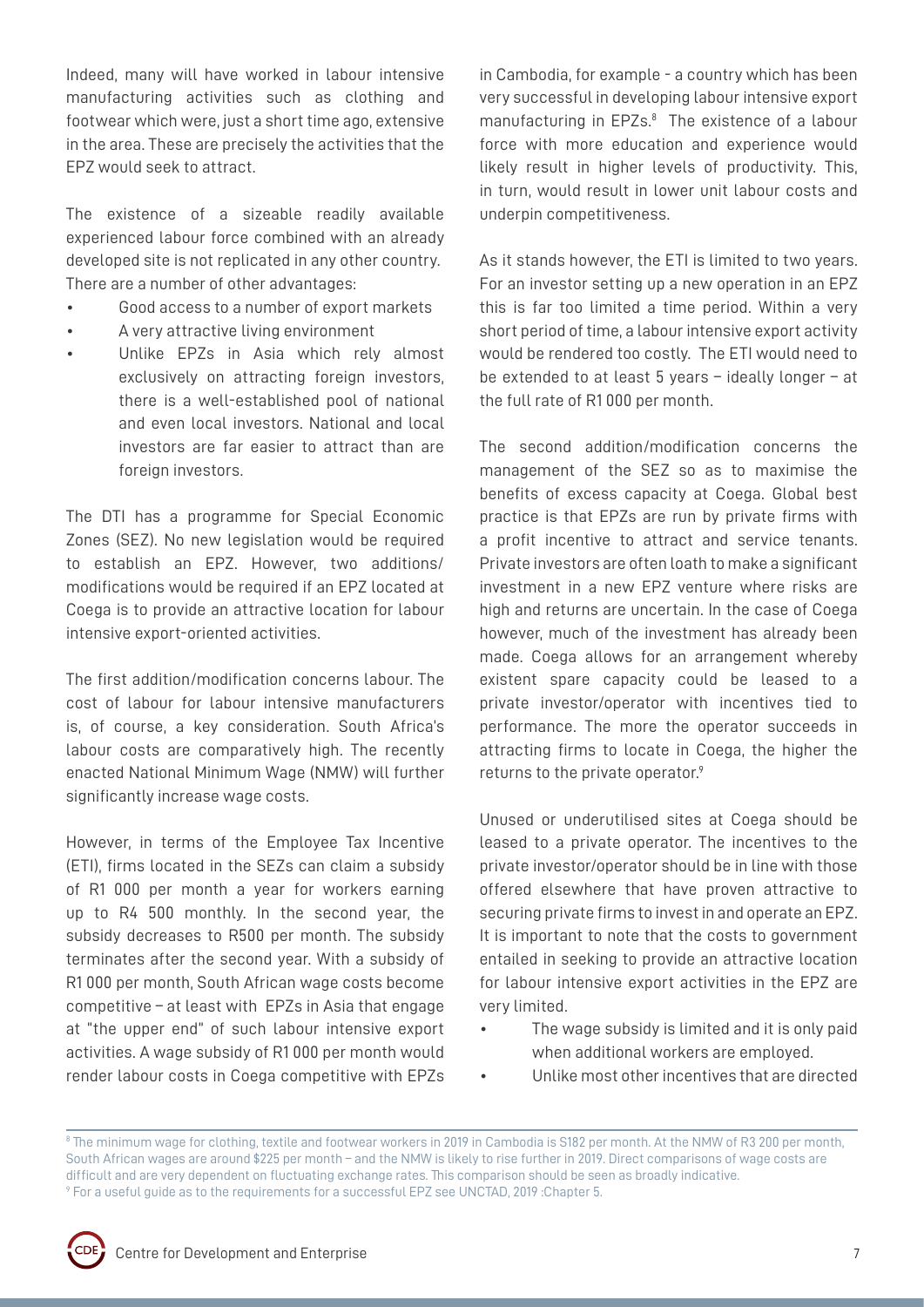at subsidising investment, this subsidy is aimed directly at employment creation.

• Much of the required investment for an EPZ in Coega has already been made.

In sum, if government established an EPZ as outlined, and the EPZ failed to attract investors, the costs involved would be very limited. Moreover, the costs rise in tandem with the employment gain. By contrast, on the upside, the EPZ provides potential for both significant employment and export gain. The potential upside gain is accordingly very high while the downside, in the event of the costs of failure resulting from an inability to attract investors, is very low.

The EPZ allows government to explore a new direction in industrial policy at very little cost. This is an experiment worth making – or at the very least, exploring further.

### **Mineral beneficiation**

The beneficiation of South Africa's raw materials is a major thrust of South Africa's industrial policy with a particular focus on platinum group metals (PMG) *"..mineral beneficiation has been identified in IPAP as a key instrument for the industrialisation agenda. On the back of detailed research and collaborative work, South Africa is well poised to assume a globally comparative role in the hydrogen economy and energy storage space - with a number of key projects already being implemented by government, the IDC and the industry. Creating new demand for Platinum Group Minerals (PGM) has become a major objective, with fuel cells and energy storage technology development at the leading edge. The developing fuel cell industry will also help to boost energy efficiency and carbon reduction."* (IPAP, 2018: 39)

Other minerals selected for beneficiation include titanium, manganese, vanadium and gold. However, there is little evidence that these programmes have had any significant success. The evidence on the development of fuel cells, energy storage and titanium, for example, suggests that South Africa is well behind other countries with little prospects of catching-up. (Kahn, 2019: 15-17)

The same team of international experts who assessed the policy of the auto and components sector, also examined the issue of beneficiation. Their conclusion was stark. *"The generalization that countries should beneficiate as a development strategy is rejected by the data and it suggests that rather than presuming that beneficiation provides an appropriate development path, those advocating such an approach in any given situation, need to provide a case by case justification of their reasoning. Without such justification beneficiation could prove extremely costly. The government does not have limitless capacities and resources, so any focus on one set of activities necessarily comes at the expense of others. Concentrating on beneficiation may also lead policymakers to overlook more attractive "lateral" development opportunities. Capabilities developed in mining may lead more naturally to other types of engineering for example, than to downstream minerals processing. For these reasons, we would argue that beneficiation is a bad policy paradigm and should be dropped from South Africa's development*  strategy." (Hausmann, Klinger and Lawrence, 2008b).<sup>10</sup>

There are two principal reasons as to why possession of the raw material does not provide a sufficient basis on which to manufacture downstream products. The raw material in a pot or a pan is iron, to take but one example, but the cost of the iron in a pot or a pan is a minute part of the cost of the pot or the pan. Furthermore, the saving in transport or energy costs from locating downstream production close to the source of the mineral is a minute share of the final cost of the mineral.

As physical objects, pots and pans are a logical extension of iron and steel. But, as a set of economic activities, pots and pans differ radically from iron and steel – successful pots and pan production requires different skills, capabilities, access to markets etc. than those that are required for the production of iron and steel. Countries that have the skills and capabilities in the production of the raw materials very rarely also have the capabilities, skills and market access required for successful downstream production.

<sup>&</sup>lt;sup>10</sup> For the full paper see Hausmann, Klinger and Lawrence, 2008c.

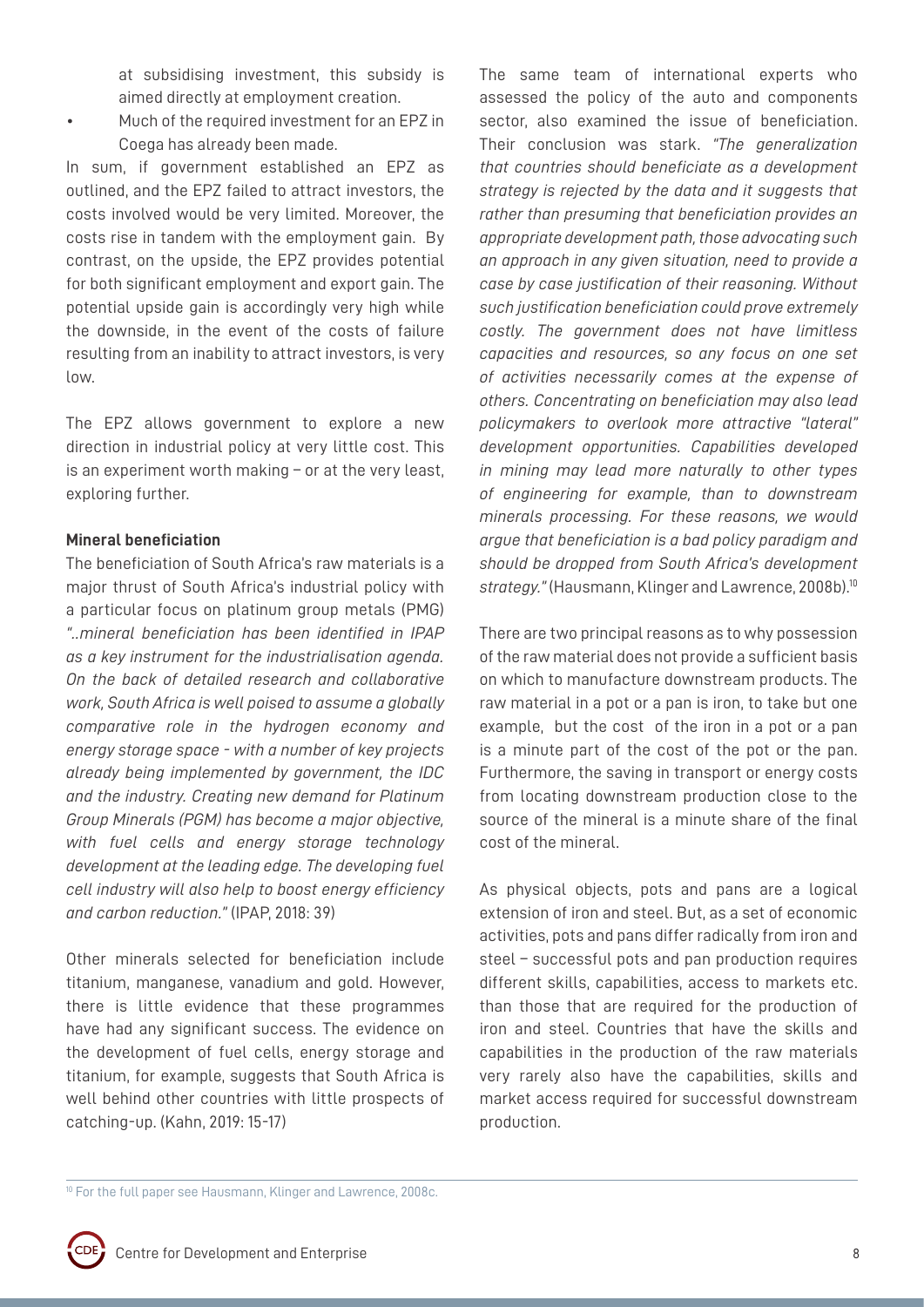The supply of equipment and components to the mining industry presents far more opportunities for development. South Africa produces a wide range of mining equipment and components. The DTI has recently recognised the potential for expansion. In 2018, it launched a major new initiative to enhance development of this sector.

South Africa has significant technological expertise in mining and mining related technologies. These technologies, in robotics and environmental technologies such as waste disposal, have widespread applicability outside of the mining industry.

Policies could be developed to incentivise South African firms with capacities in mining and mining related technologies to develop new products and services outside of mining and enter into new markets. This could, for example, entail support for activities such as training or market research being undertaken by firms that are seeking to develop new products and/or enter new markets. Scandinavian countries have been particularly successful in facilitating the lateral movement of technological capacities initially developed in relation to natural resource products into sophisticated manufacturing and services.

## **A note on a review**

A review would bring South Africa into line with best practice industrial policy. It would allow for an assessment to be made as to the effectiveness of industrial policy over the past decade. Based on that assessment, it would allow for existent policies to be modified and adapted. A review would also allow for new policies, new instruments and new sectors, to be considered particularly where existent policies have been found wanting – with outcomes falling far short of declared policy objectives and South Africa's manufacturing performance significantly lagging that of other comparator countries.

By way of conclusion, there are two issues in regard to the review, perhaps obvious, but nevertheless worth stressing:

- The review must be undertaken by people or organisations that have not been engaged in the formulation or the implementation of the current industrial policy. Potential conflicts of interests and the need for new perspectives requires that this be an external review.
- Any major policy changes resulting from such a review will have to be introduced judiciously. Firms will have made investments and commitments based on the incentives in the existent policy framework. Any significant reorientation of policy arising from such a review will therefore take time and require consultation.